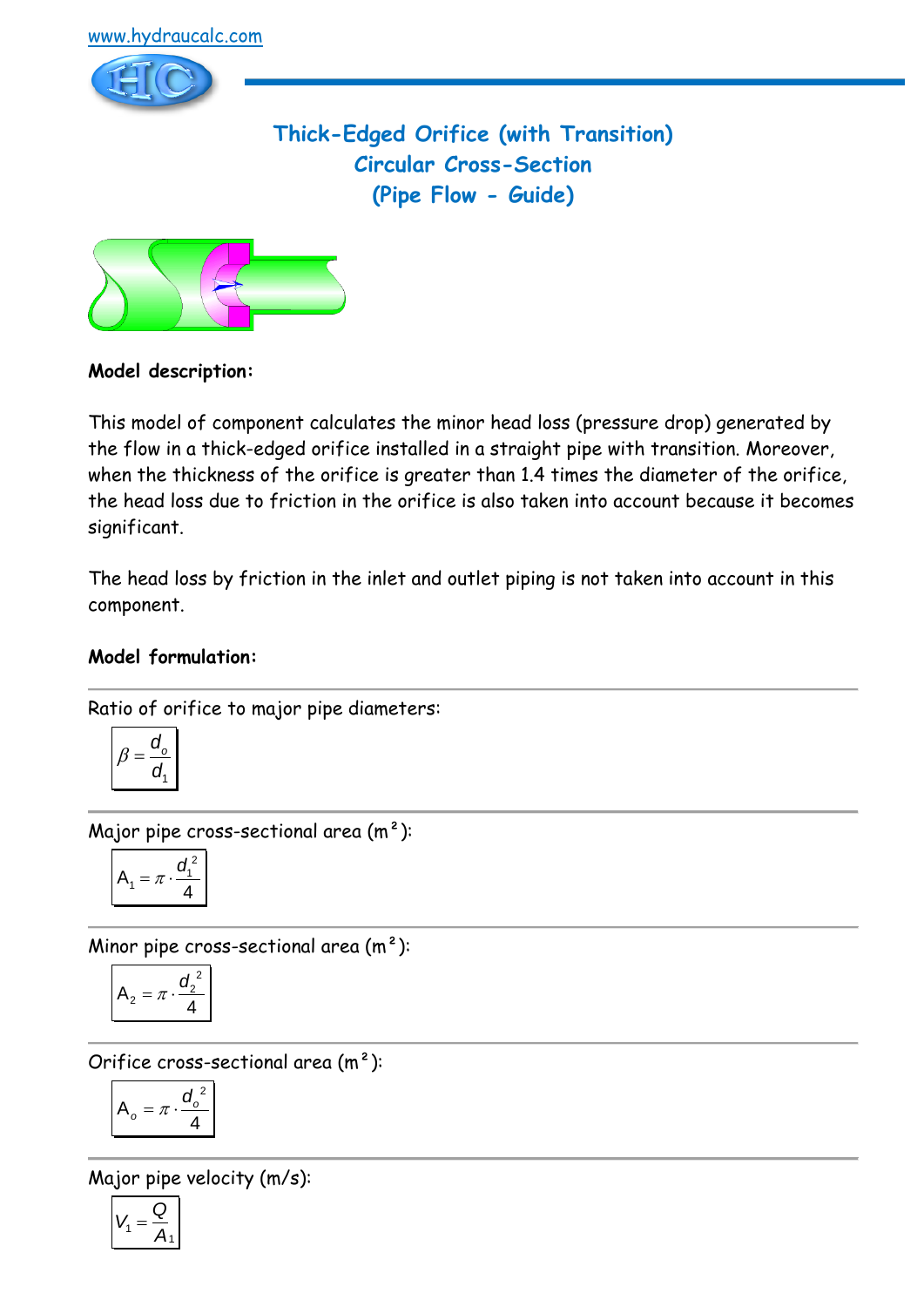Minor pipe velocity (m/s):

$$
V_2 = \frac{Q}{A_2}
$$

Orifice velocity (m/s):

$$
V_o = \frac{Q}{A_o}
$$

Mass flow rate (kg/s):

$$
G=Q\cdot \rho
$$

Reynolds number in major pipe:

$$
N_{\text{Re}1} = \frac{V_1 \cdot d_1}{V}
$$

Reynolds number in minor pipe:

$$
N_{\text{Re}2} = \frac{V_2 \cdot d_2}{v}
$$

Reynolds number in orifice:

$$
N_{\text{Re}0} = \frac{V_o \cdot d_o}{v}
$$

Jet velocity ratio:

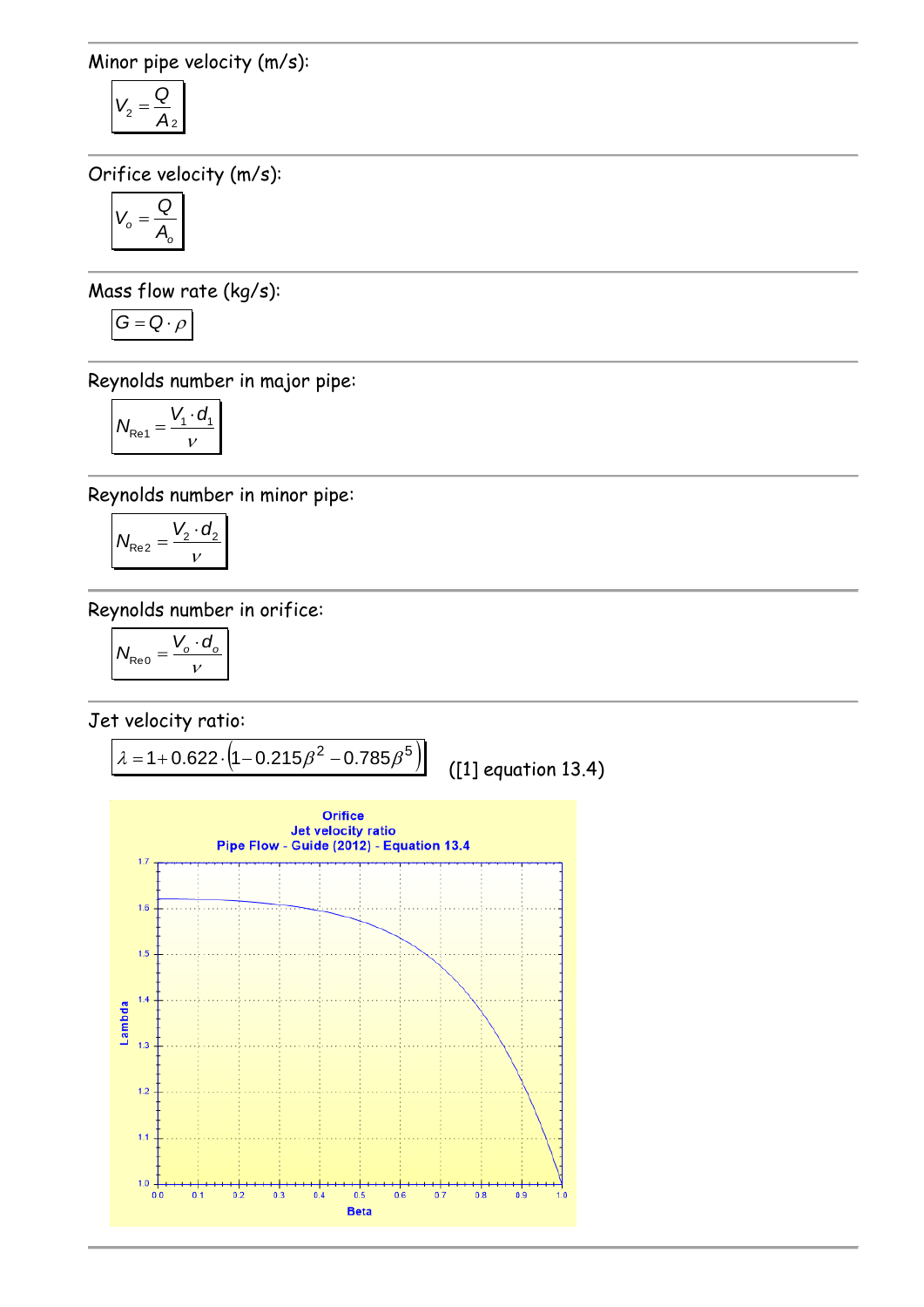Velocity in vena contracta:

$$
V_c=V_0\cdot\lambda
$$

Coefficient of local resistance (NRe $_{\circ}$   $\geq$  10<sup>4</sup>):

**efficient of local resistance (NRe<sub>o</sub> ≥ 10<sup>4</sup>):**  
\n■ Thickness to orifice diameter ratio (t/d<sub>o</sub>) ≤ 1.4:  
\n
$$
K_o = 0.0696 \cdot (1 - \beta^5) \cdot \lambda^2 + C_{\text{th}} \cdot \left( \lambda - \left( \frac{d_o}{d_2} \right)^2 \right)^2 + (1 - C_{\text{th}}) \cdot \left[ \left( \lambda - 1 \right)^2 + \left( 1 - \left( \frac{d_o}{d_2} \right)^2 \right)^2 \right]
$$
\n(11)

equation 13.16)



with:

$$
C_{th} = \left[1 - 0.50 \cdot \left(\frac{t}{1.4d_o}\right)^{2.5} - 0.50 \cdot \left(\frac{t}{1.4d_o}\right)^{3}\right]^{4.5}
$$

([1] equation 13.14)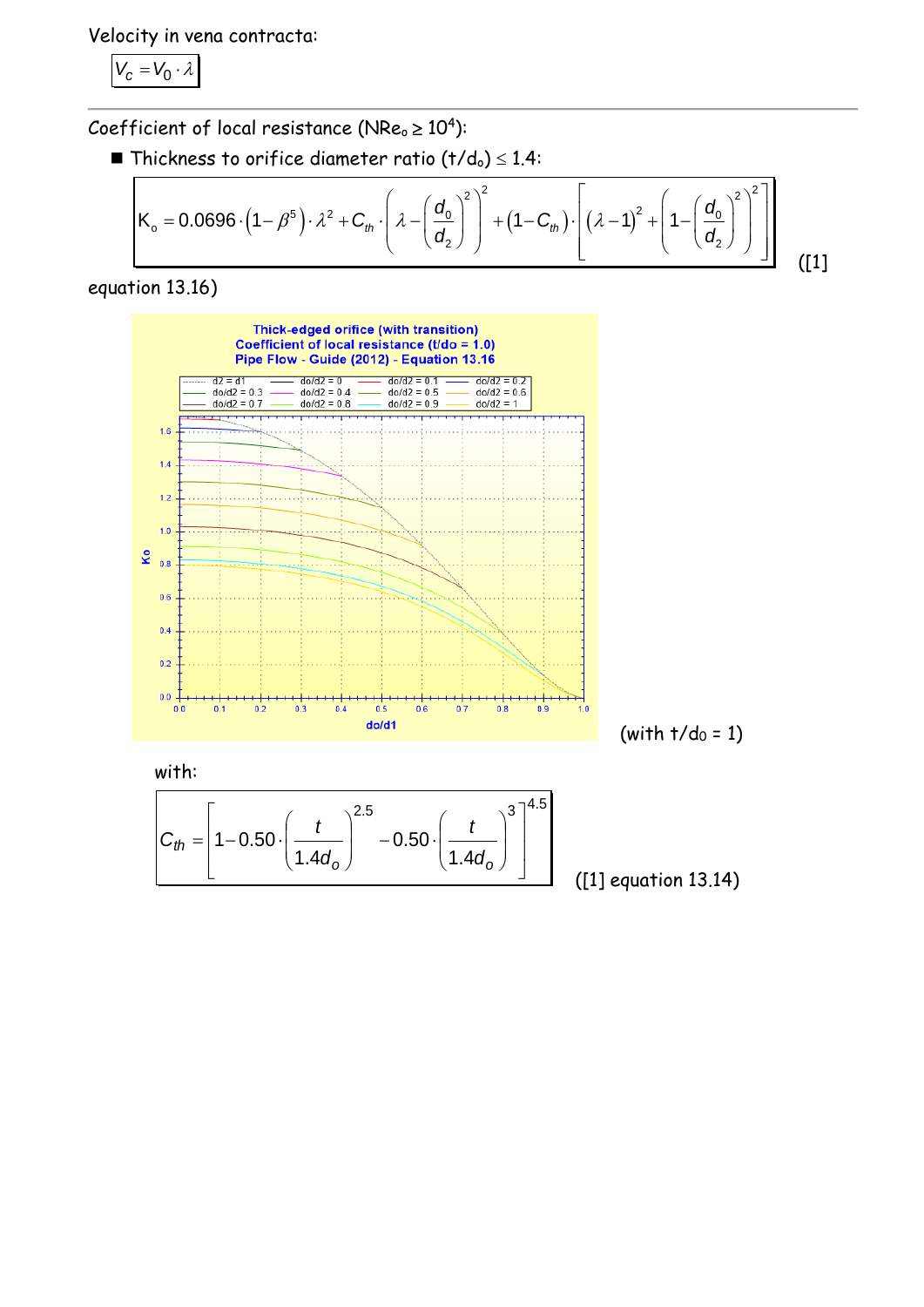

■ Thickness to orifice diameter ratio 
$$
(t/d_0) > 1.4
$$
:  
\n
$$
K_o = 0.0696 \cdot (1 - \beta^5) \cdot \lambda^2 + (\lambda - 1)^2 + \left[1 - \left(\frac{d_0}{d_2}\right)^2\right]^2 + f_o \cdot \left(\frac{t}{d_o} - 1.4\right)
$$
\n[1] ec

([1] equation 13.17)



(with 
$$
f_0 = 0.02
$$
 and  $t/d_0 =$ 

5)

with:



Colebrook-White equation ([1] equation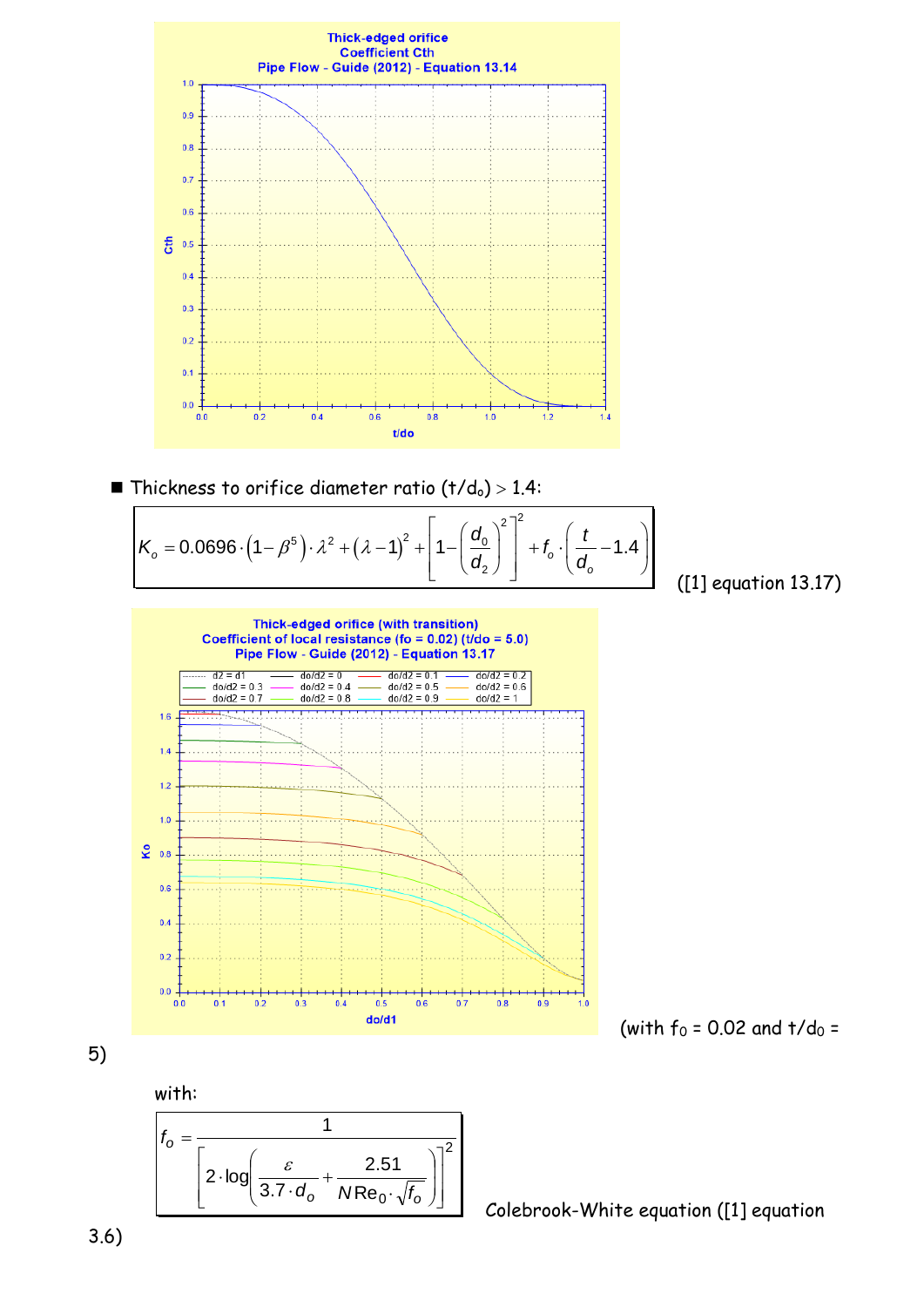

 $\blacksquare$  All thickness to orifice diameter ratios (t/do):



0.8)

Total pressure loss coefficient (based on the major pipe velocity):

$$
K = K_o \cdot \left(\frac{A_1}{A_o}\right)^2
$$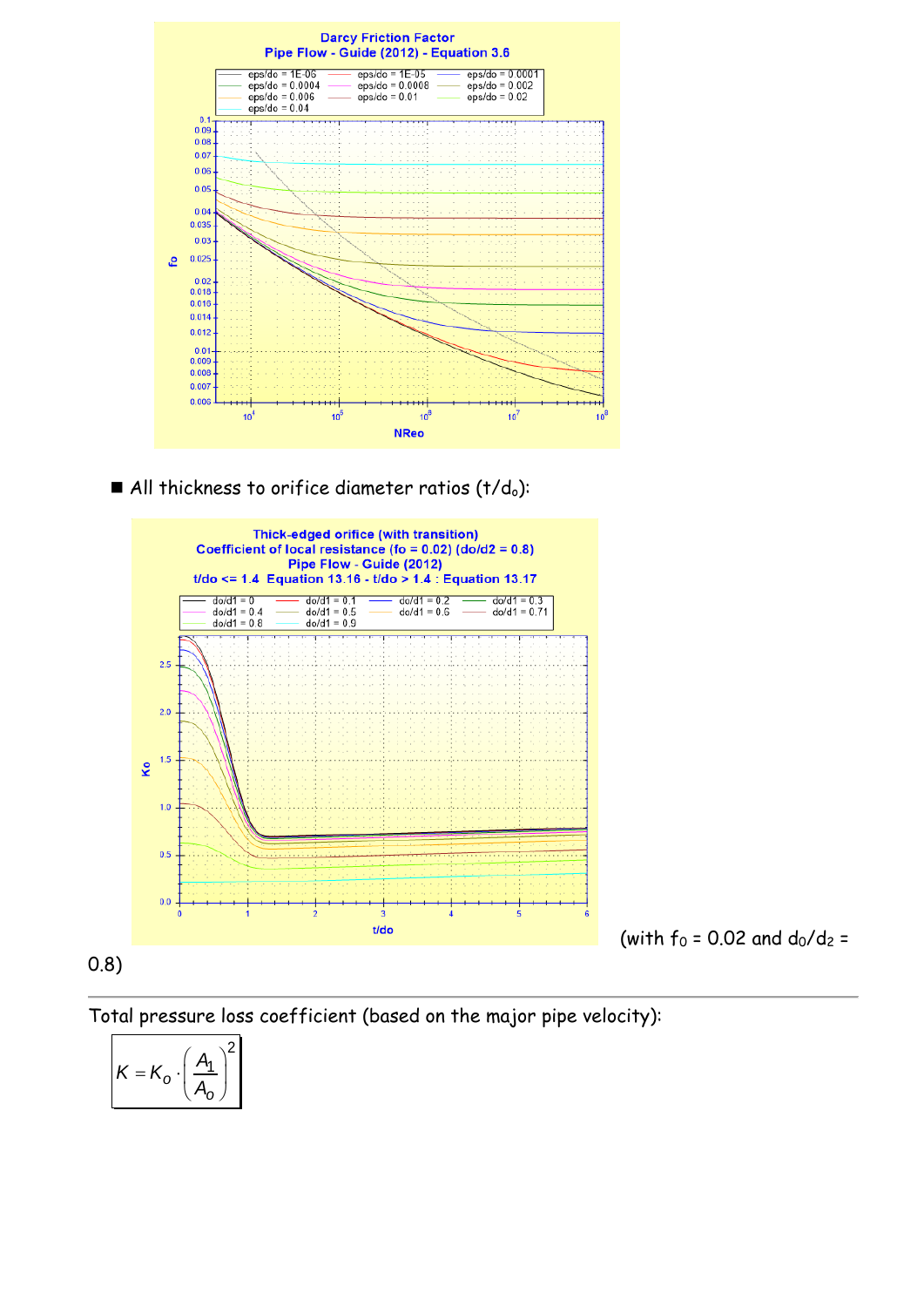

 $0.8$ 

 $0.9$ 

 $1.0$ 

 $0.7$ 

 $(with f<sub>0</sub> = 0.02 and t/d<sub>0</sub> = 1)$ 

Total pressure loss (Pa):

 $0.1$ 

 $^+$ 

 $0.2$ 

 $^{++}$ 

 $0.3$ 

 $0.4$ 

 $0.5$ 

 $0.6$ 

 $0.1$ 

 $0.01 -$ 

 $0.0$ 

$$
\Delta P = K \cdot \frac{\rho_m \cdot V_1^2}{2}
$$

Total head loss of fluid (m):

$$
\Delta H = K \cdot \frac{V_1^2}{2 \cdot g}
$$

Hydraulic power loss (W):

 $Wh = \Delta P \cdot Q$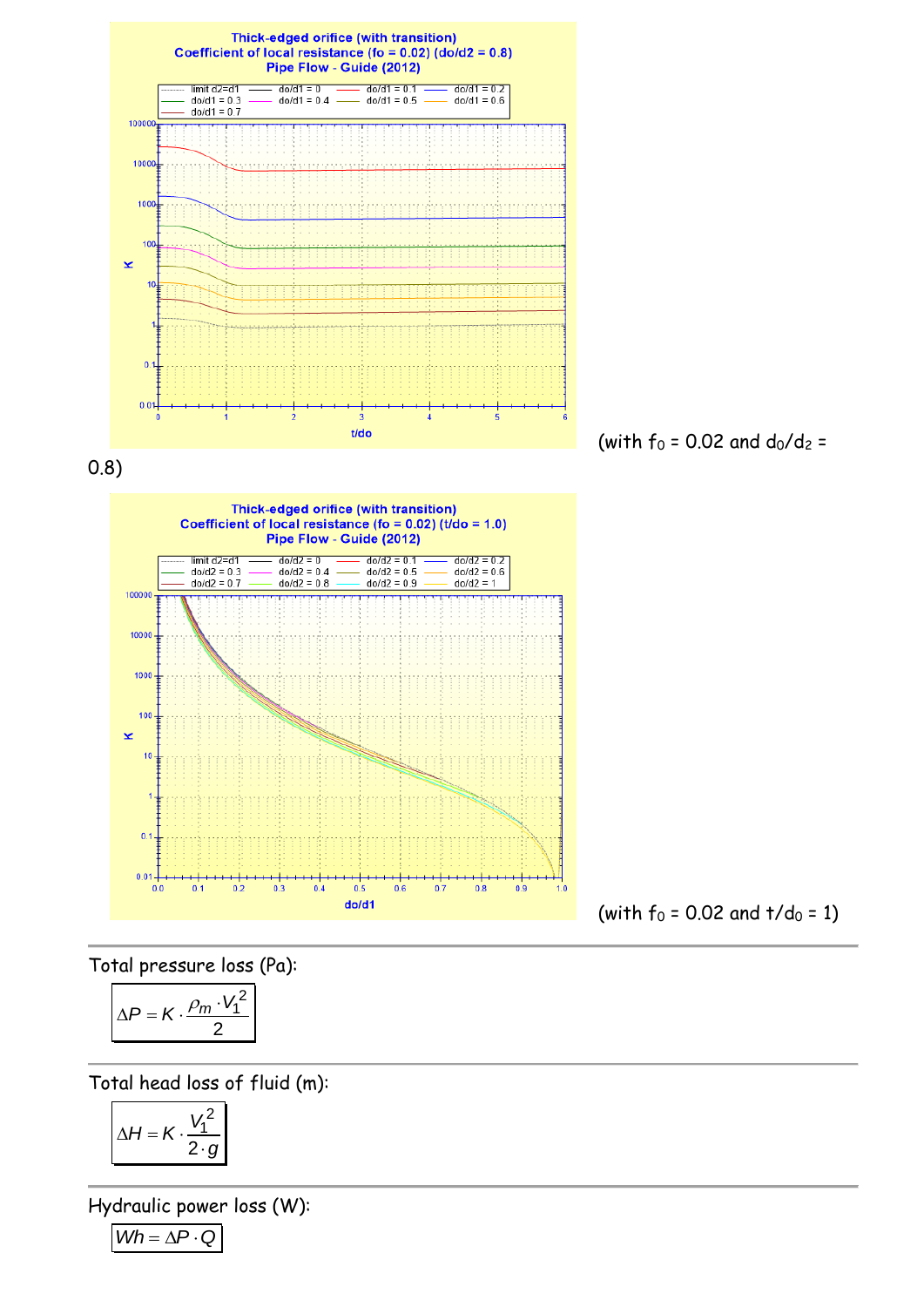| Symbols, Definitions, SI Units: |                                                                       |
|---------------------------------|-----------------------------------------------------------------------|
| $d_0$                           | Orifice diameter (m)                                                  |
| $d_1$                           | Internal major pipe diameter (m)                                      |
| d <sub>2</sub>                  | Internal minor pipe diameter (m)                                      |
| $\beta$                         | Ratio of orifice to major pipe diameters ()                           |
| A <sub>0</sub>                  | Orifice cross-sectional area $(m2)$                                   |
| A <sub>1</sub>                  | Major pipe cross-sectional area $(m^2)$                               |
| A <sub>2</sub>                  | Minor pipe cross-sectional area $(m2)$                                |
| Q                               | Volume flow rate $(m^3/s)$                                            |
| G                               | Mass flow rate (kg/s)                                                 |
| $V_0$                           | Mean velocity in orifice (m/s)                                        |
| $V_1$                           | Mean velocity in major pipe (m/s)                                     |
| V <sub>2</sub>                  | Mean velocity in minor pipe (m/s)                                     |
| <b>NReo</b>                     | Reynolds number in orifice ()                                         |
| NRe <sub>1</sub>                | Reynolds number in major pipe ()                                      |
| NRe <sub>2</sub>                | Reynolds number in minor pipe ()                                      |
| λ                               | Jet velocity ratio ()                                                 |
| $V_c$                           | Mean velocity in vena contracta (m/s)                                 |
| $\ddagger$                      | Thickness orifice (m)                                                 |
| K <sub>0</sub>                  | Coefficient of local resistance ()                                    |
| Cth                             | Coefficient ()                                                        |
| $f_{\circ}$                     | Friction factor ()                                                    |
| K                               | Total pressure loss coefficient (based on the major pipe velocity) () |
| $\Delta P$                      | Total pressure loss (Pa)                                              |
| $\Delta H$                      | Total head loss of fluid (m)                                          |
| Wh                              | Hydraulic power loss (W)                                              |
| $\rho_m$                        | Fluid density $(kg/m^3)$                                              |
| $\mathbf{V}$                    | Fluid kinematic viscosity $(m^2/s)$                                   |
| $\boldsymbol{q}$                | Gravitational acceleration $(m/s^2)$                                  |

## **Validity range:**

- turbulent flow regime in orifice (NRe $_{\circ}$   $\geq 10^{4})$
- stabilized flow upstream of the orifice

**Example of application:**